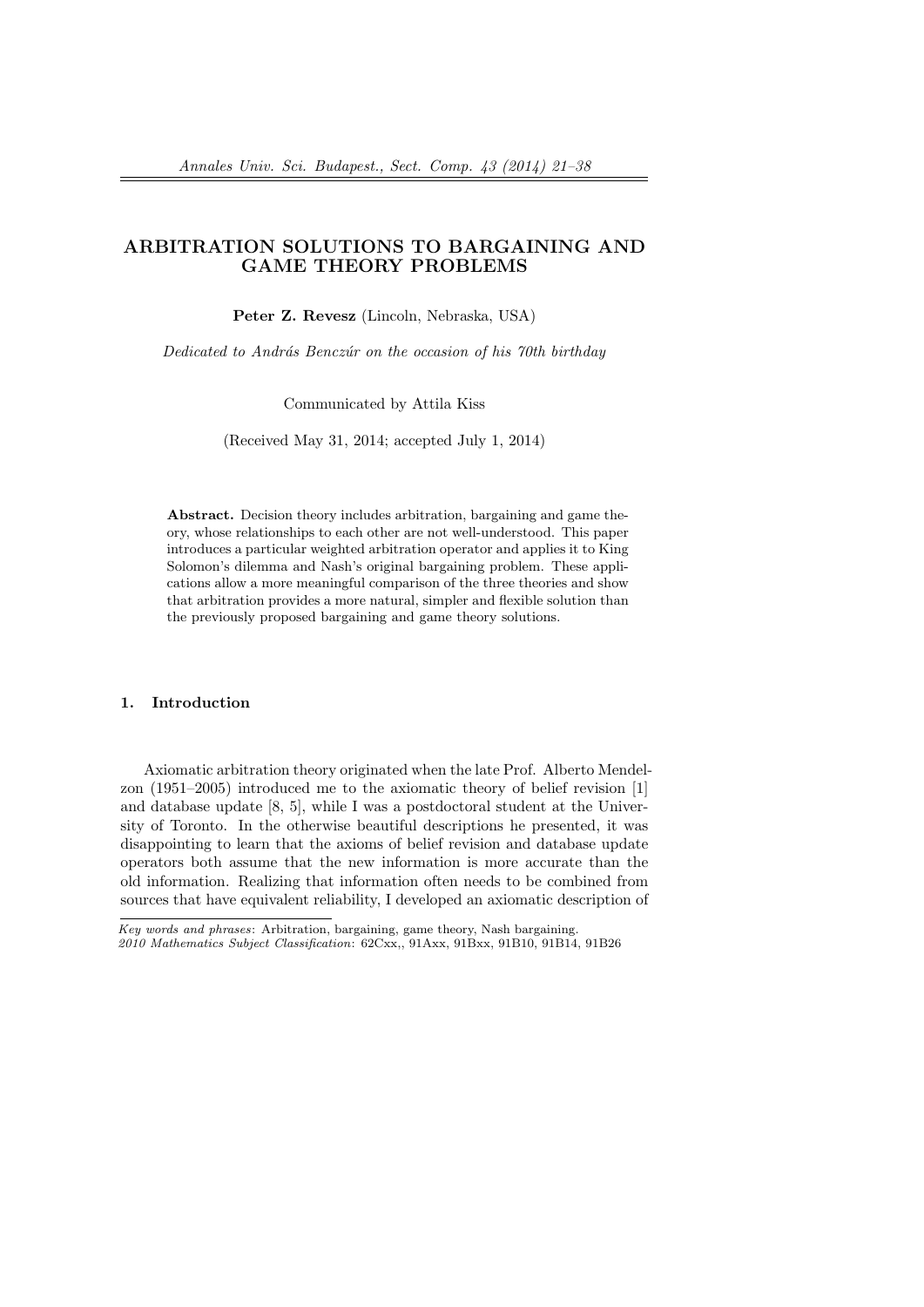operators, named arbitration operators, that treat the old and the new information in a more symmetric way [17, 18]. Some arbitration operators, often called consensus, combination, fusion, merging etc. operators, were already proposed by other researchers, but nobody gave before an axiomatic description of arbitration similar to the axiomatic descriptions of belief revision and database updates.

Prof. András Benczur, to whom this paper is dedicated on his seventieth birthday, and his students at ELTE University were early enthusiasts of arbitration theory. It is a pleasure to think back to my first visit to ELTE University in 1994 at the invitation of Prof. Benczur. A fruitful collaboration ensued that extended arbitration theory in new directions, including important cases of weighted arbitration [2, 3, 4]. This paper develops further the theme of arbitration by introducing a weight function for atomic propositions and giving based on that weight function a new arbitration operator in Section 3.3.

Arbitration theory belongs to the rich nexus of decision theory, which also includes game theory and bargaining theory. The exact relationship among these axiomatic theories is hard to understand not only because these theories have numerous variants but also because theories usually allow many particular operators that satisfy their axioms. However, the particular weighted arbitration operator introduced in this paper can be applied to some problems already considered in game theory and bargaining theory. The new arbitration application examples, including King Solomon's dilemma and Nash's original bargaining problem, allows a meaningful comparison of the three theories in practice. At least in the given examples, arbitration provides a more natural, simpler and flexible solution than either game theory or bargaining theory does.

This paper is organized as follows. Section 2 presents some basic definitions. Section 3 reviews propositional arbitration, which is also called model-fitting. Section 4 compares arbitration and game theory solutions to the problem of King Solomon's dilemma. Section 5 compares arbitration and bargaining solutions to a problem of bargaining presented in Nash [13]. Finally, Section 6 presents some conclusions and further work.

### 2. Basic definitions

Let  $\mathcal T$  be a finite set of propositional *terms*. We build propositional *formulas* from terms using the unary connective  $\neg$  denoting *boolean negation*, and the binary connectives ∧ and ∨ denoting boolean and and boolean or. We call each  $I \subseteq \mathcal{T}$  an interpretation. Let M be the set of interpretations  $\{I : I \subseteq \mathcal{T}\}\$ . The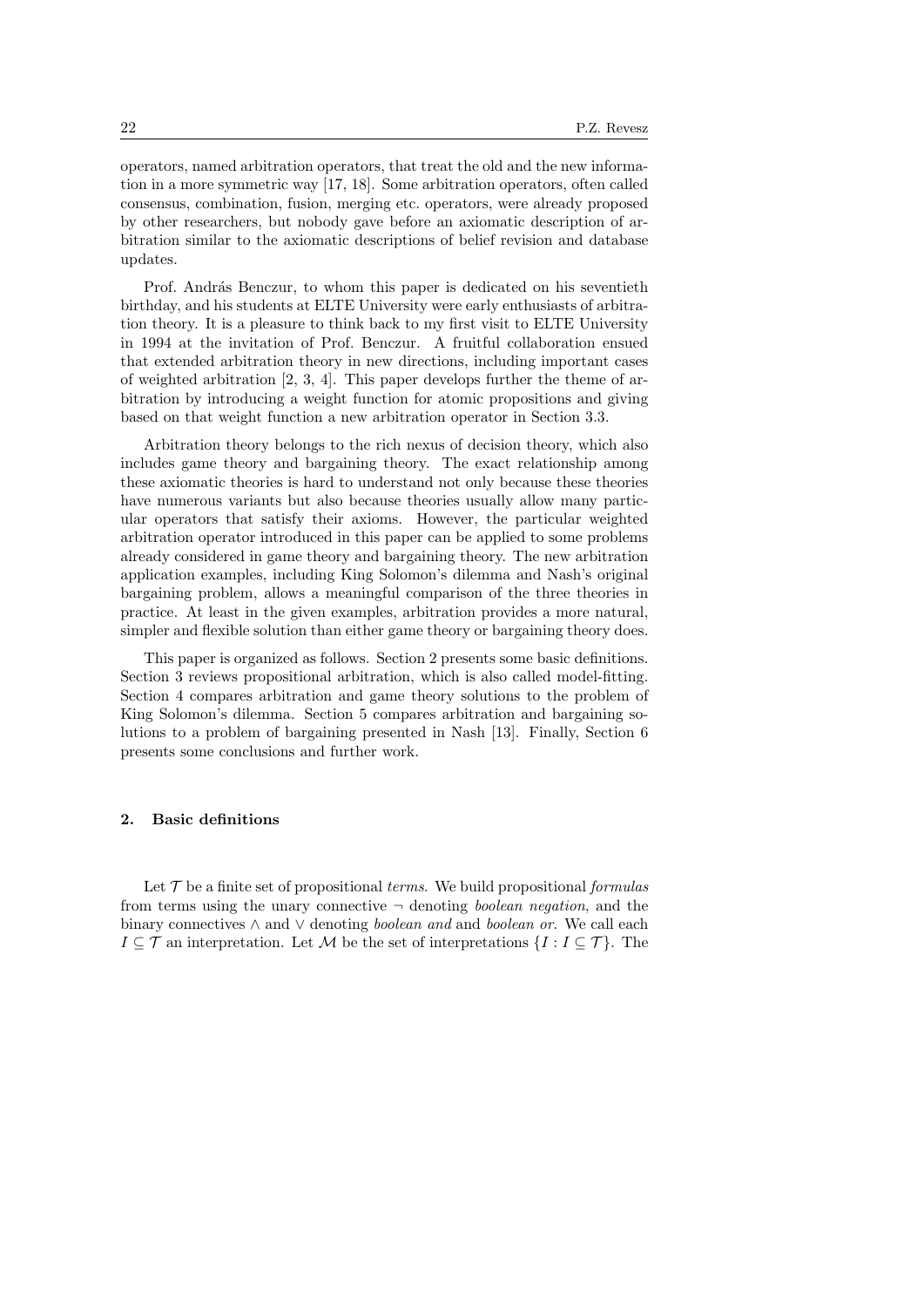set of models of a formula  $\phi$  denoted by  $Mod(\phi)$  is defined as follows:

$$
Mod(t) = \{I \in \mathcal{M} : t \in I\},
$$
  
\n
$$
Mod(\neg \phi_1) = \mathcal{M} \setminus Mod(\phi_1),
$$
  
\n
$$
Mod(\phi_1 \vee \phi_2) = Mod(\phi_1) \cup Mod(\phi_2),
$$
  
\n
$$
Mod(\phi_1 \wedge \phi_2) = Mod(\phi_1) \cap Mod(\phi_2).
$$

In this paper we will use the expression  $form(I_1, \ldots, I_k)$  to denote the formula that has exactly the models  $I_1, \ldots, I_k$ .

A knowledge base K is a set of formulas  $\{\psi_1, \ldots, \psi_n\}$ . A theory is a deductively closed set of formulas. If we have a consequence relation  $cn$  and  $K$ is any knowledge base, then  $cn(K)$  is a theory. Let  $\perp$  denote falsity, that is the formula with no models. We say that a theory  $T$  is consistent if and only if  $\bot \notin T$ . A knowledge base K is consistent if and only if the theory  $cn(K)$  is consistent.

We say that a knowledge base  $K$  is satisfiable (or consistent) if and only if the conjunction of all propositional formulas in  $K$  is satisfiable. The set  $Mod(K)$  is the set of models of the conjunction of all the propositional formulas in K. We say that  $K \wedge \mu$  is satisfiable if and only if there is an interpretation that satisfies all the formulas in K and also satisfies  $\mu$ .

A pre-order  $\leq$  over M is a reflexive and transitive relation on M. A preorder is total if for every pair  $I, J \in \mathcal{M}$ , either  $I \leq J$  or  $J \leq I$  holds. We define the relation  $\lt$  as  $I \lt J$  if and only if  $I \lt J$  and  $J \not\le I$ .

The set of *minimal models* of a subset  $S$  of  $M$  with respect to a pre-order  $<$ is defined as

$$
Min(S, \leq) = \{I \in S : \nexists I' \in S \text{ where } I' < I\}.
$$

### 2.1. Weighted knowledge bases

A weighted knowledge base is a function  $\tilde{K}$  from model sets to nonnegative real numbers. We denote the weight of a model set  $M$  in weighted knowledge base  $\tilde{K}$  as  $\tilde{K}(M)$ . The real numbers are intended to describe the relative degree of importance of the model sets within the weighted knowledge base.

If  $\tilde{K_1}$  and  $\tilde{K_2}$  are two weighted knowledge bases, we take their weighted union, denoted as  $\tilde{K}_1 \cup \tilde{K}_2$ , to be the weighted knowledge base  $\tilde{K}$  such that for each model set  $M, \,\tilde{K}(M) = \tilde{K_1}(M) + \tilde{K_2}(M)$ .

Let the function  $Form$  map each model set  $S$  to a propositional formula that has S as its set of models. Further, if  $S_1, \ldots S_n$  are model sets with nonzero weights in a weighted knowledge base  $\tilde{K}$ , then let  $Form(\tilde{K})$  denote the conjunction of the set of formulas  $Form(S_i)$  for each  $1 \leq i \leq n$ .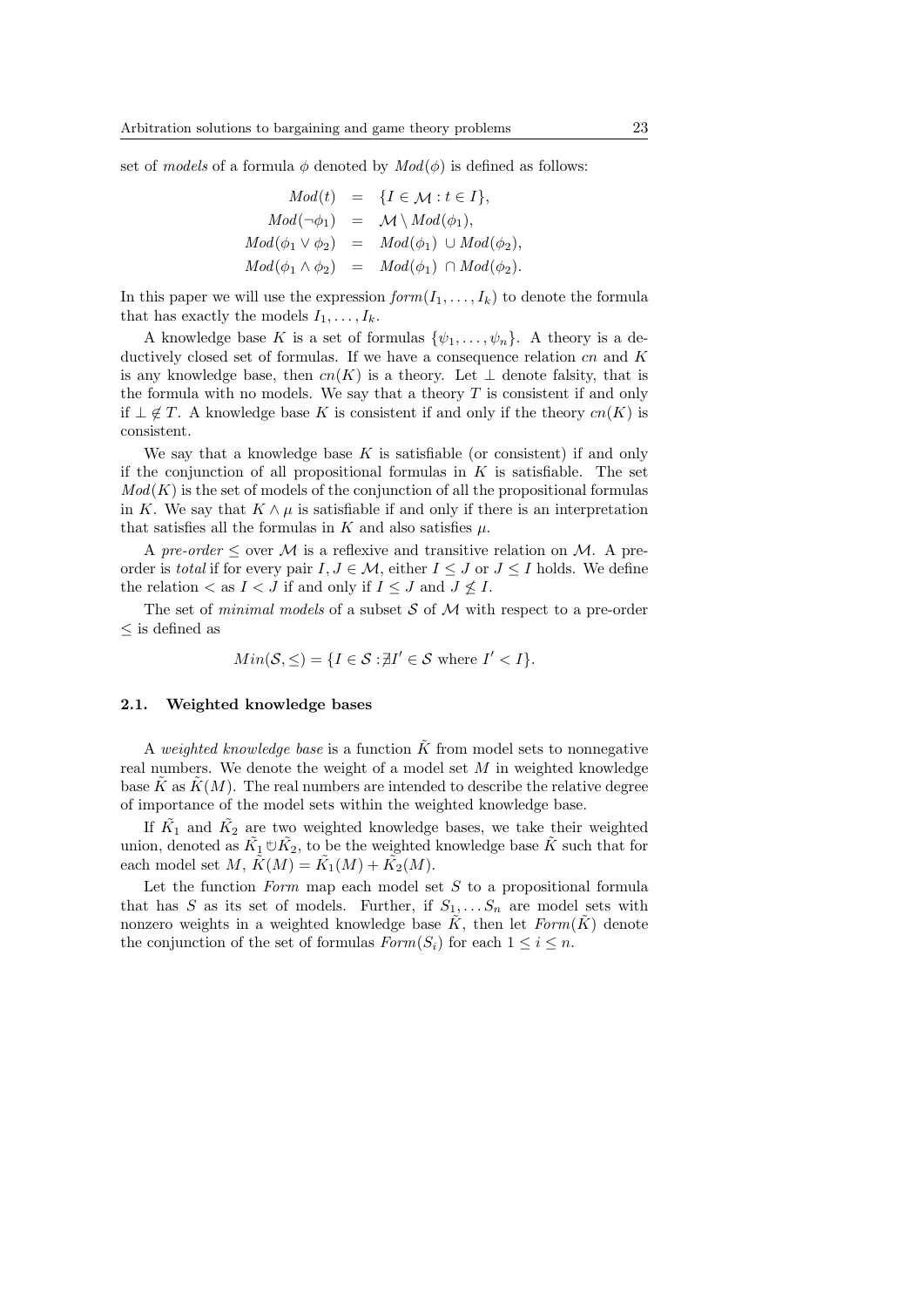We say that a weighted knowledge base  $\tilde{K}$  is satisfiable if and only if the intersection of all model sets with nonzero weights in  $\tilde{K}$  is nonempty. A weighted knowledge base is unsatisfiable if and only if it is not satisfiable. We say that an interpretation I is a model of a weighted knowledge base  $\tilde{K}$ , written as  $I \in Mod(K)$ , if and only if I is an element of each model set with nonzero weight in  $K$ .

# 3. Arbitration

Several sets of axioms for different cases of arbitration were presented in the original paper [17] and its journal version [18], which both considered regular and weighted knowledge bases. Below we present the axioms of arbitration in only one case, which is called weighted model-fitting.

Intuitively, a weighted model fitting operator  $\triangleright$  takes as input a weighted knowledge base  $\tilde{K}$  and an integrity constraint  $\mu$  and returns those models of  $\mu$ that are overall closest to  $\tilde{K}$ . If there is no integrity constraint, then  $\mu$  is by default the set of all possible models. We make the notion of overall closest more precise after presenting the axioms.

We say that a knowledge base operator  $\triangleright$  is a weighted model-fitting operator if and only if it satisfies the following axioms for all weighted propositional knowledge bases  $\tilde{K}, \tilde{K_1}, \tilde{K_2}$  and propositional formulas  $\mu$  and  $\phi$ :

- (W1)  $\tilde{K} \triangleright \mu$  implies  $\mu$ .
- (W2) If  $Form(\tilde{K}) \wedge \mu$  is satisfiable then  $\tilde{K} \triangleright \mu \leftrightarrow Form(\tilde{K}) \wedge \mu$ .
- (W3) If  $\mu$  is satisfiable then  $\tilde{K} \triangleright \mu$  is also satisfiable.
- (W4) If  $\mu \leftrightarrow \phi$  then  $\tilde{K} \triangleright \mu \leftrightarrow \tilde{K} \triangleright \phi$ .
- (W5)  $(\tilde{K} \triangleright \mu) \wedge \phi$  implies  $\tilde{K} \triangleright (\mu \wedge \phi)$ .
- (W6) If  $(K \triangleright \mu) \wedge \phi$  is satisfiable then  $\tilde{K} \triangleright (\mu \wedge \phi)$  implies  $(\tilde{K} \triangleright \mu) \wedge \phi$ .
- (W7)  $(\tilde{K_1} \triangleright \mu) \wedge (\tilde{K_2} \triangleright \mu)$  implies  $(\tilde{K_1} \cup \tilde{K_2}) \triangleright \mu$ .
- (W8) If  $(\tilde{K_1} \triangleright \mu) \wedge (\tilde{K_2} \triangleright \mu)$  is satisfiable then  $(\tilde{K_1} \cup \tilde{K_2}) \triangleright \mu$  implies  $(\tilde{K_1} \triangleright \mu) \wedge$  $(\tilde{K_2} \triangleright \mu).$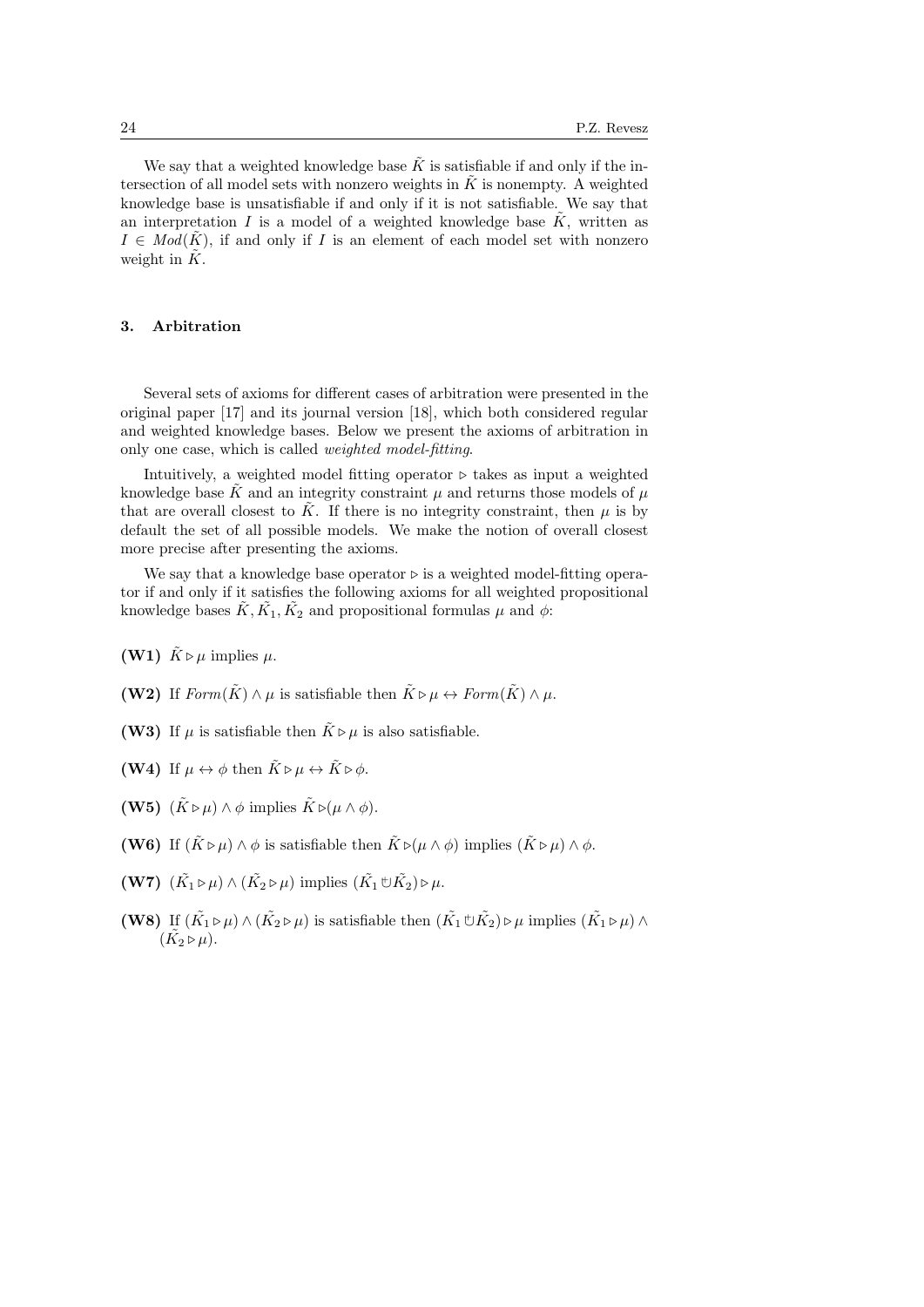# 3.1. Restriction to multisets

A multiset knowledge base  $K = {\psi_1, \ldots, \psi_n}$  is a multiset of propositional formulas. Note that the propositional formulas of  $K$  can be logically equivalent, that is,  $Mod(\psi_i) = Mod(\psi_j)$  may be true for some  $1 \leq i, j \leq n$ . If  $K_1$  and  $K_2$ are multiset knowledge bases, then  $K_1 \leftrightarrow K_2$  means that there is a bijection of propositional formulas in  $K_1$  and  $K_2$  that maps logically equivalent formulas to each other. Let  $\sqcup$  be the multiset union operator.

A natural weighted knowledge base is a weighted knowledge base with only non-negative integer weights.

**Proposition 3.1.** Every natural weighted knowledge base  $\tilde{K}$  is equivalent to a multiset knowledge base K such that for each model set M the following holds

$$
\tilde{K}(M) = \sum_{\psi_i \in K} (Mod(\psi_i) \equiv M).
$$

We define the function *Multiset* from natural weighted knowledge bases to multiset knowledge bases such that if  $Multiset(K) = K$ , then K and K are equivalent as described in Proposition 3.1. Similarly, we define the function Weigh from multiset knowledge bases to natural weighted knowledge bases such that if  $Weight(K) = \tilde{K}$ , then  $\tilde{K}$  and K are equivalent as described in Proposition 3.1.

**Proposition 3.2.** For each pair of natural weighted knowledge bases  $\tilde{K_1}$ and  $\tilde{K_2}$  and multiset knowledge bases  $K_1 = Multiset(\tilde{K_1})$  and  $K_2 = Multiset(\tilde{K_2})$ the following holds

$$
\tilde{K_1} \cup \tilde{K_2} = K_1 \sqcup K_2.
$$

Konieczny and Pino Pérez [9] say that for each propositional formula  $\mu$ a knowledge base operator  $\Delta_{\mu}$  is an *integrity constraint merging operator* if and only if it satisfies the following axioms for all multiset knowledge bases  $K, K_1, K_2$  and propositional formulas  $\phi, \phi'$ :

(IC0)  $\Delta_{\mu}(K)$  implies  $\mu$ .

- (IC1) If  $\mu$  is satisfiable then  $\Delta_{\mu}(K)$  is also satisfiable.
- (IC2) If  $\bigwedge K \wedge \mu$  is satisfiable then  $\bigtriangleup_{\mu}(K) \leftrightarrow \bigwedge K \wedge \mu$ .
- (IC3) If  $K_1 \leftrightarrow K_2$  and  $\mu \leftrightarrow \phi$  then  $\Delta_{\mu}(K_1) \leftrightarrow \Delta_{\phi}(K_2)$ .

(IC4) If  $\phi$  implies  $\mu$  and  $\phi'$  implies  $\mu$ , then

if  $\Delta_{\mu}(\phi \sqcup \phi') \wedge \phi$  is satisfiable, then  $\Delta_{\mu}(\phi \sqcup \phi') \wedge \phi'$  is satisfiable.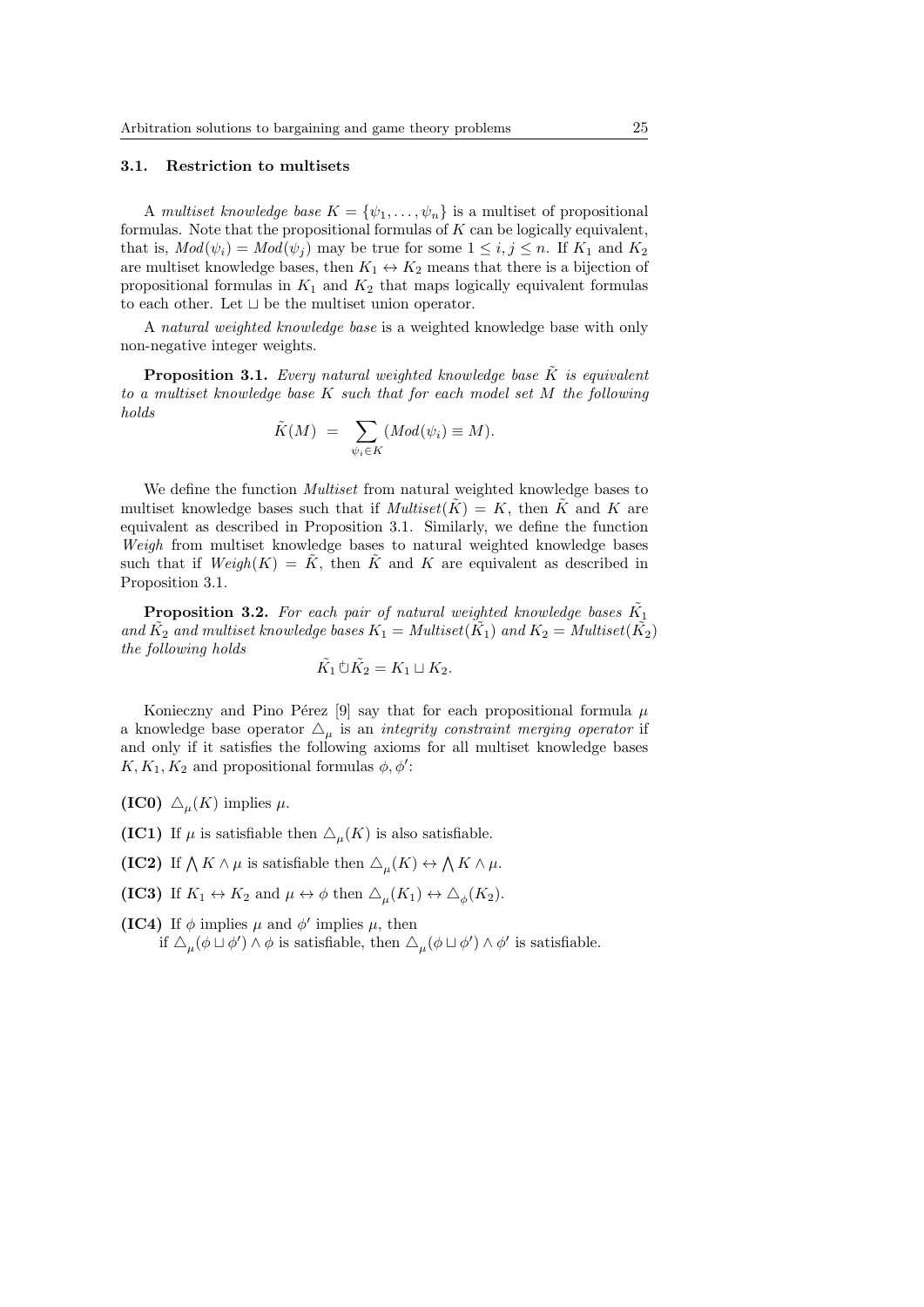(IC5)  $\Delta_{\mu}(K_1) \wedge \Delta_{\mu}(K_2)$  implies  $\Delta_{\mu}(K_1 \sqcup K_2)$ .

(IC6) If  $\Delta_{\mu}(K_1) \wedge \Delta_{\mu}(K_2)$  is satisfiable then  $\Delta_{\mu}(K_1 \sqcup K_2)$  implies  $\Delta_{\mu}(K_1) \wedge$  $\triangle_{\mu}(K_2).$ 

(IC7)  $\Delta_{\mu}(K) \wedge \phi$  implies  $\Delta_{\mu \wedge \phi}(K)$ .

(IC8) If  $\Delta_{\mu}(K) \wedge \phi$  is satisfiable then  $\Delta_{\mu \wedge \phi}(K)$  implies  $\Delta_{\mu}(K) \wedge \phi$ .

The next theorem shows that integrity constraint merging operators are a subclass of weighted model-fitting operators.

**Theorem 3.3.** Let  $\mu$  be any propositional formula. Then every integrity constraint merging operator  $\Delta_{\mu}$  is equivalent to a weighted model-fitting operator  $\triangleright$  such that the following holds for any multiset knowledge base K

$$
\Delta_{\mu}(K) \equiv \text{Weight}(K) \triangleright \mu.
$$

Proof. The weighted model-fitting axioms can be mapped into the integrity constraint merging axioms as follows:  $(W1)$  to  $(IC0)$ ,  $(W2)$  to  $(IC2)$ ,  $(W3)$  to (IC1), (W4) to (IC3), (W5) to (IC7), (W6) to (IC8), (W7) to (IC5), and (W8) to  $(IC6)$ .

Remark 3.1. (IC4) is the only axiom that is not derived from (W1-W8). Hence any integrity constraint merging operator is a weighted model-fitting operator restricted to natural weighted knowledge bases and satisfying (IC4).

Lin and Mendelzon [11] say that a particular operator, denoted here as  $\circ$ , is a majority merging operator if for any multiset knowledge base  $K = \{\psi_1, \ldots, \psi_n\}$ and literal, or atomic proposition or its negation, l, it satisfies the following axioms.

(MM1)  $\circ$ (K) is satisfiable.

(MM2) If  $\bigwedge K$  is satisfiable, then  $\circ(K) \leftrightarrow \bigwedge K$ .

(MM3) If  $K_1 \leftrightarrow K_2$ , then  $\circ (K_1) \leftrightarrow \circ (K_2)$ .

(MM4)  $\forall l$  if  $|\psi_i| = l > |\psi_i| = -l + |\psi_i| \approx l$ , then  $\circ(K) \models l$ .

where || means cardinality and  $\psi_i \approx l$  means partially satisfies, that is,  $\psi$  is consistent and  $\psi_1 \not\models l$  and  $\psi_1 \not\models \neg l$ .

Remark 3.2. Lin and Mendelzon gave only one example majority merging operator, denoted  $\Delta_{\mu}^{\sum}$ , which is the same as one of the example operators of Revesz [17]. However, there are other operators that satisfy axioms (MM1- MM4).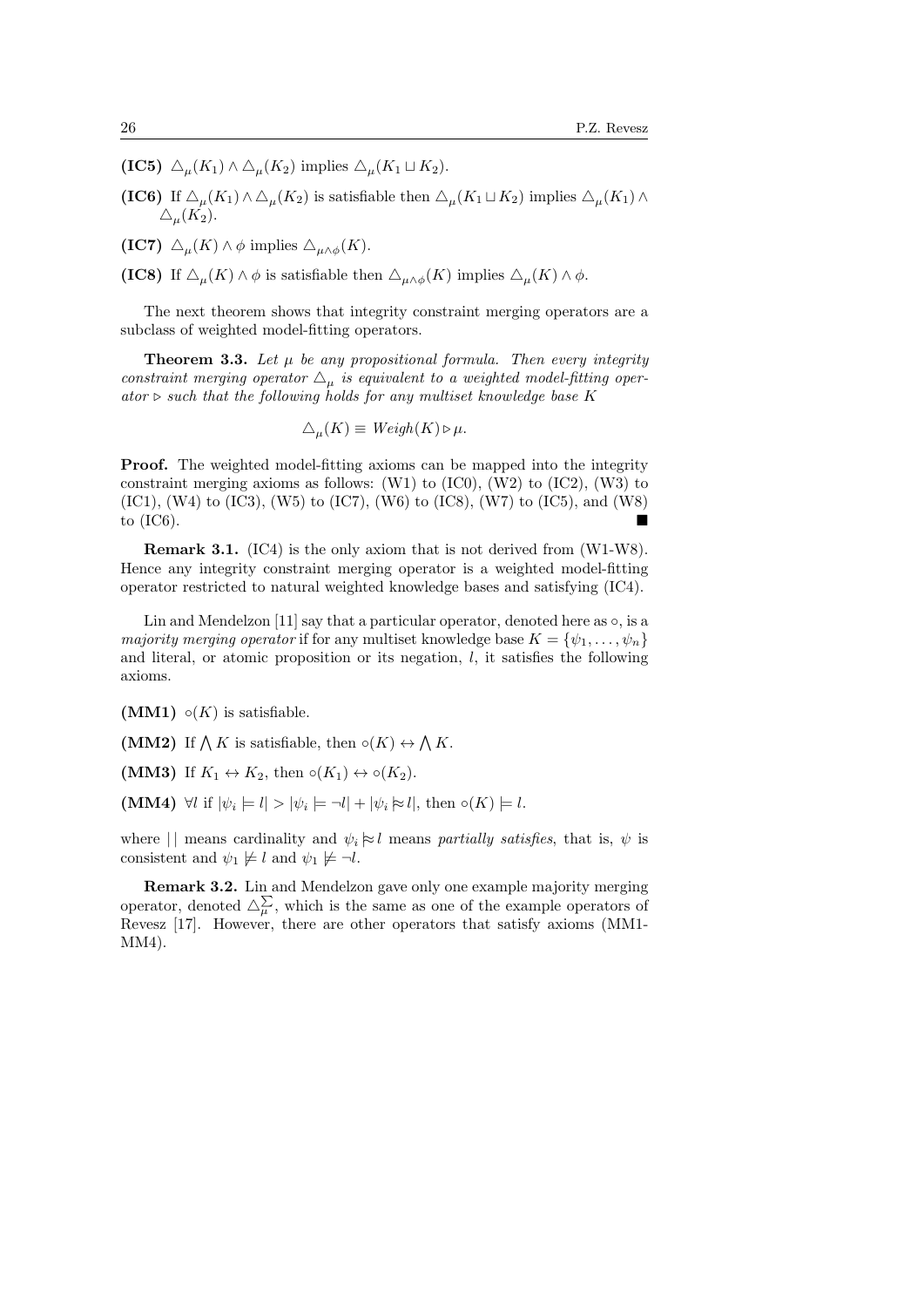**Example 3.4.** If  $\bigwedge K$  is consistent, then  $\circ K = \bigwedge K$  as required by axiom (MM2). Identify all the literals  $l$  that satisfy the condition in axiom (MM4). These literals are restricted because  $\circ(K) \models l$  must hold. Let us call unrestricted those atoms a which do not satisfy the condition of axiom (MM4). For unrestricted atoms, neither a nor  $\neg a$  must occur in the models of ∘(K). Now consider a majority merging operator that for all unrestricted atoms a makes  $\circ(K) \models a$  if the number of propositional formulas is odd and  $\circ(K) \models \neg a$  if the number of propositional formulas is even.

Let knowledgebases  $K_1 = K_2$  each contain the following three propositional formulas:  $\psi_1 = (a \wedge \neg b \wedge \neg c) \vee (\neg a \wedge b \wedge \neg c) \vee (\neg a \wedge \neg b \wedge c)$ ,  $\psi_2 = a \wedge b \wedge c$  and  $\psi = a \wedge \neg b \wedge c$ . It can be calculated that in  $K_1$  and in  $K_2$  no literal satisfies the condition of axiom (MM4). Hence the  $\circ (K_1) = \circ (K_2) = a \wedge b \wedge c$ .

Let knowledgebase  $K = K_1 \sqcup K_2$ . Clearly, in K no literal satisfies the condition of axiom (MM4). Since  $K$  has an even number of propositional formulas,  $\circ(K) = \neg a \land \neg b \land \neg c$ . This shows that this new majority merging operator does not satify conditions (W7) and (W8).

**Theorem 3.5.**  $\Delta_{\mu}^{Max}$  does not satisfy (W8), (IC6).

**Proof.** Let  $\psi_1 = a \land \neg b \land \neg c, \psi_2 = \neg a \land b \land \neg c, K_1 = \{\psi_1\}, K_2 = \{\psi_2\}$ and  $\mu = \psi_2 \vee (\neg a \wedge \neg b \wedge c)$ . Then  $Mod(\psi_1) = {\{a\}}, Mod(\psi_2) = {\{b\}}$ and  $Mod(\mu) = \{\{b\},\{c\}\}\$ . Hence  $\triangle^{Max}_{\mu}(K_1) = \mu$  and  $\triangle^{Max}_{\mu}(K_2) = \psi_2$  and  $\triangle_{\mu}^{Max}(K_1 \sqcup K_2) = \mu$ . Hence  $\triangle_{\mu}^{Max}(K_1) \wedge \triangle_{\mu}^{Max}(K_2) = \psi_2$ , which is satisfiable, but  $\triangle_{\mu}^{Max}(K_1 \sqcup K_2) = \mu$  does not imply  $\psi$ .

#### 3.2. Restriction to unweighted knowledge bases

An *unweighted knowledge base*, denoted  $K$ , is a weighted knowledge base  $\tilde{K}$  where the weight of each model set is either zero or one. Since each model set M can be mapped into some propositional formula  $\psi$  such that  $Mod(\psi) =$  $M$ , an unweighted knowledge base K is equivalent to a set of propositional formulas  $\{\psi_1, \ldots, \psi_n\}$ . Therefore, unweighted knowledge bases form a further restriction from multisets to sets of propositional formulas. Arbitration in the case of unweighted knowledge bases is also called model fitting and is defined as follows [17, 18].

**Definition 3.1.** We say that a knowledge base change operator  $\triangleright$  is a model fitting operator if and only if  $\triangleright$  satisfies the following axioms for each (not necessarily consistent) propositional knowledge base K, and formulas  $\mu$  and  $\phi$ :

(M1)  $K \triangleright \mu$  implies  $\mu$ .

(M2) If  $K \wedge \mu$  is satisfiable then  $K \triangleright \mu \leftrightarrow K \wedge \mu$ .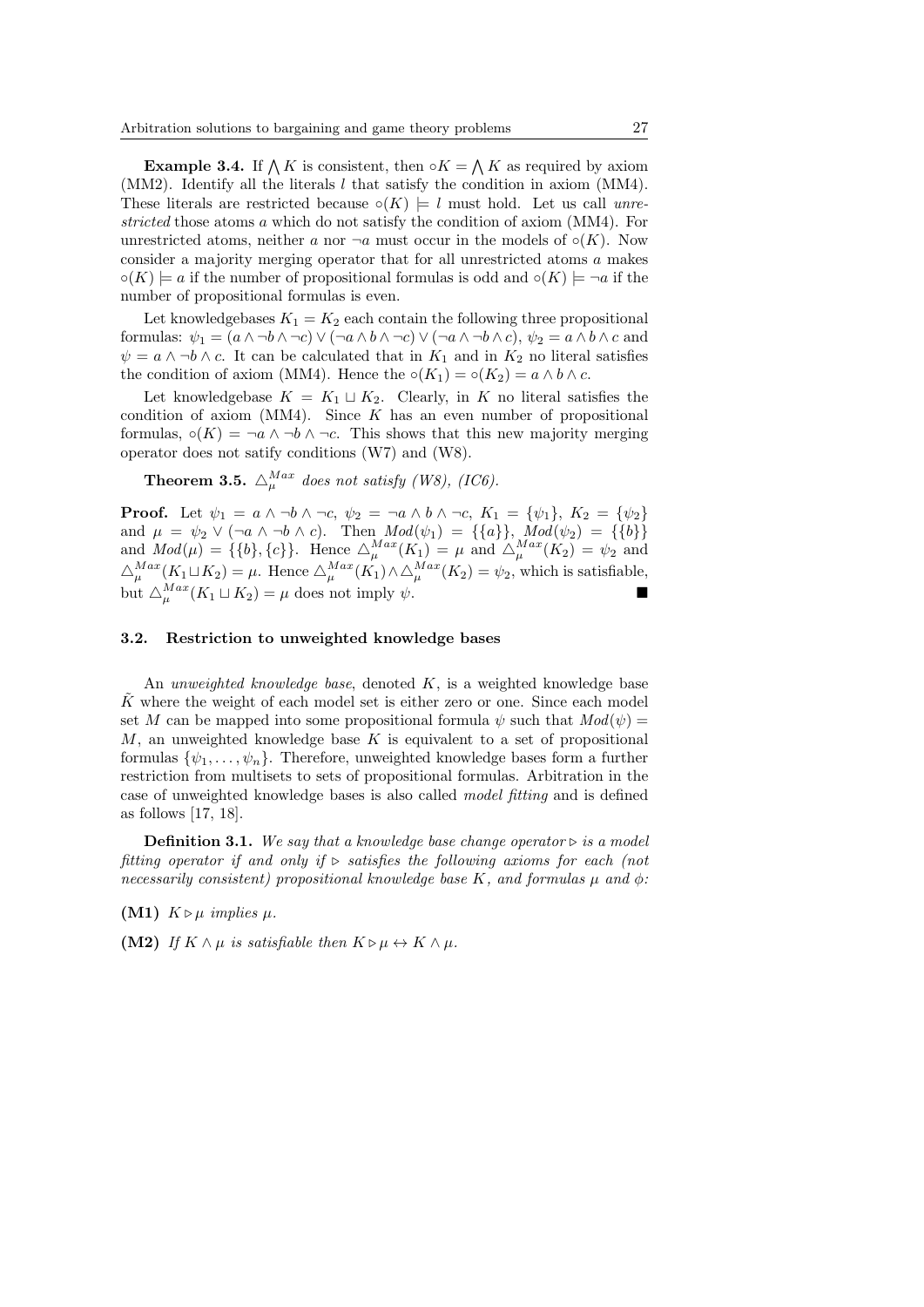- (M3) If  $\mu$  is satisfiable then  $K \triangleright \mu$  is also satisfiable.
- (M4) If  $K_1 \leftrightarrow K_2$  and  $\mu \leftrightarrow \phi$  then  $K_1 \triangleright \mu \leftrightarrow K_2 \triangleright \phi$ .
- (M5)  $(K \triangleright \mu) \land \phi$  implies  $K \triangleright (\mu \land \phi)$ .
- (M6) If  $(K \triangleright \mu) \wedge \phi$  is satisfiable then  $K \triangleright (\mu \wedge \phi)$  implies  $(K \triangleright \mu) \wedge \phi$ .
- (M7)  $(K_1 \triangleright \mu) \wedge (K_2 \triangleright \mu)$  implies  $(K_1 \cup K_2) \triangleright \mu$ .

Remark 3.3. Note that there is no axiom (M8) similar to (W8). The reason is the incompatibility of the  $\Delta_{\mu}^{Max}$  operator and (W8). The definition of model fitting operators allows  $\triangle_{\mu}^{Max}$  on unweighted knowledge bases.

#### 3.3. Example arbitration operator

We give below as an example an arbitration operator. Let  $A$  be the set of all possible atomic propositions and  $\mathcal{R}^+$  be the set of positive real numbers. Let  $\omega$  be a weight function from A to  $\mathcal{R}^+$ . For any set S, let |S| denote its cardinality.

Definition 3.2. The unweighted distance between interpretations I and J, denoted dist $(I, J)$ , is

$$
dist(I,J) = |(I \setminus J) \cup (J \setminus I)| = \sum_{t \in (I \setminus J) \cup (J \setminus I)} 1.
$$

The  $\omega$ -weighted distance between interpretations I and J, denoted dist<sub> $\omega$ </sub> $(I, J)$ , is

$$
dist_{\omega}(I,J) = \sum_{t \in (I \setminus J) \cup (J \setminus I)} \omega(t).
$$

**Example 3.6.** Assume that  $I = \{A, B, C\}$  and  $J = \{C, D, E\}$ . Suppose that  $\omega$  is a weight function that assigns  $\omega(A) = 1$ ,  $\omega(B) = 2$ ,  $\omega(C) =$ 3,  $\omega(D) = 4$  and  $\omega(E) = 5$ . Then  $dist(I, J) = 4$  and  $dist_{\omega}(I, J)$ , is  $1+2+4+5 = 1$ 12.

**Definition 3.3.** Let  $K = \{\psi_1, \ldots, \psi_n\}$  be an unweighted knowledge base, and let  $\omega$  be a weight function from A to  $\mathcal{R}^+$ . The overall distance between a propositional formula  $\psi$  and an interpretation I, denoted odist $(\psi, I)$ , is

$$
odist(\psi, I) = \min_{J \in Mod(\psi)} dist_{\omega}(I, J).
$$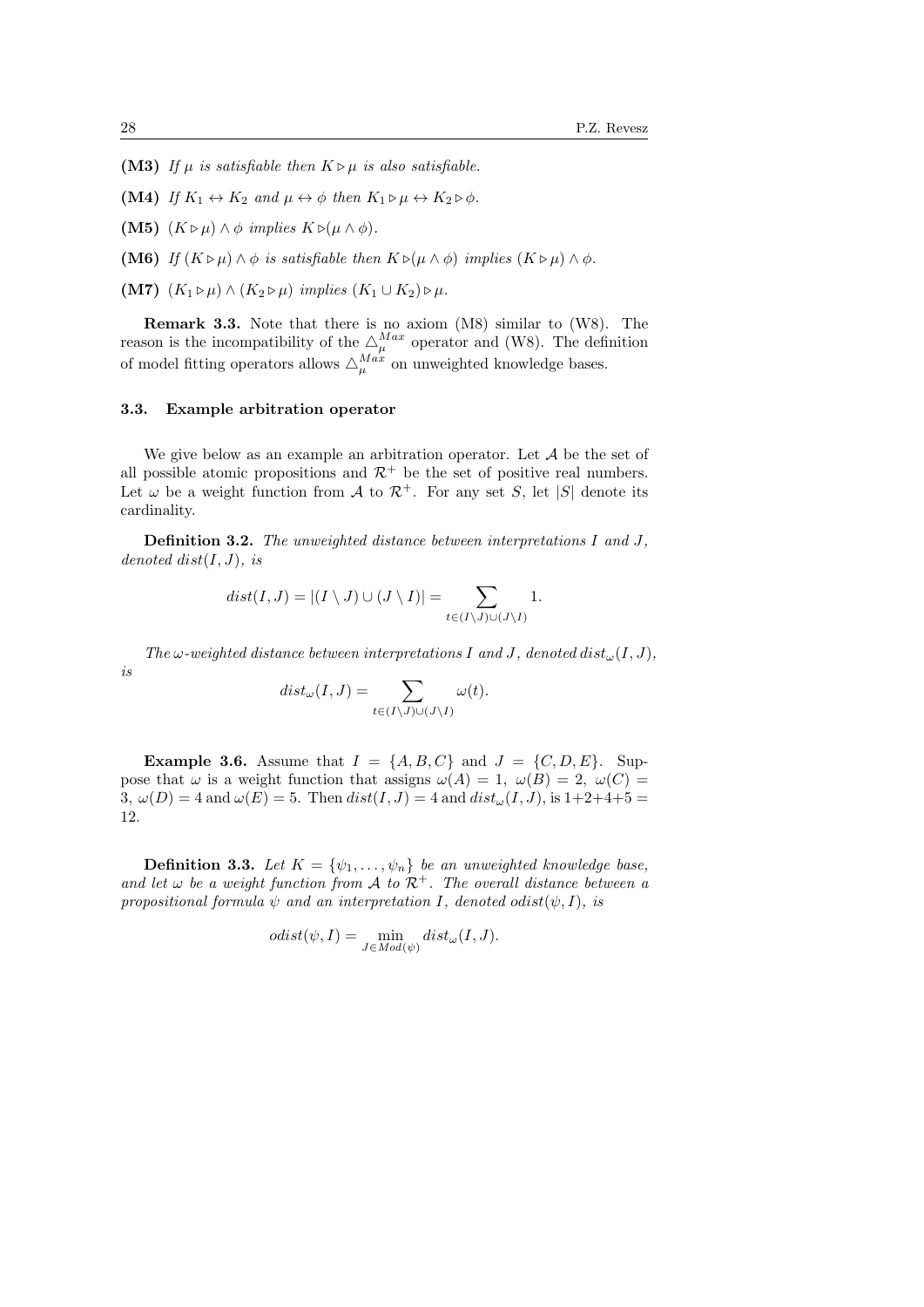The overall distance between K and an interpretation I, denoted odist $(K, I)$ , is

$$
odist(K, I) = \max_{\psi \in K} odist(\psi, I).
$$

Then we assign to each unweighted knowledge base  $K$  the total pre-order  $\leq_K$  defined by  $I \leq_K J$  if and only if  $odist(K, I) \leq odist(K, J)$ . We define the model fitting operator  $\triangle^{Max}_{\omega,\mu}$  as the set of minimal models of  $\mu$  with respect to the pre-order  $\leq_K$ . The  $\triangle^{Max}_{\omega,\mu}$  operator extends the  $\triangle^{Max}_{\mu}$  operator by using a weight function on atomic propositions.

A more complex extension of  $\Delta_{\mu}^{Max}$  is when we use a different weight function  $\omega_i$  for each propositional formula  $\psi_i$  in K. The more complex operator, denoted  $\triangle^{Max}_{\omega_1,\dots,\omega_n,\mu}$  is useful in modeling the preferences of several people.

**Definition 3.4.** Let  $K = {\psi_1, \ldots, \psi_n}$  be an unweighted knowledge base, and let  $\omega_i$  be the weight function from A to  $\mathcal{R}^+$  that is associated with  $\psi_i$ . The overall distance between a propositional formula  $\psi_i$  and an interpretation I, denoted odist $(\psi_i, I)$ , is

$$
odist(\psi_i, I) = \min_{J \in Mod(\psi_i)} dist_{\omega_i}(I, J).
$$

The overall distance between K and an interpretation I, denoted odist $(K, I)$ , is

$$
odist(K, I) = \max_{\psi_i \in K} odist(\psi_i, I).
$$

As shown in the following sections, the above extension is useful in modeling game theory and bargaining problems where the preferences of several players need to be considered.

#### 4. Game theory

Game theory, originated by von Neumann, is an extremely successful and broad subject. Nevertheless, it seems an overreach to try to apply game theory to arbitration problems. Some authors recently tried to solve "King Solomon's dilemma"–presumably named after the well-known "Prisoner's dilemma" problem–using game theory. At first, we present a simple solution to this problem using arbitration. Then we discuss game theoretic proposals for this problem and make some comparisons.

Example 4.1. According to a story in the Bible, King Solomon had to make a judgement between two women who both claimed to have given birth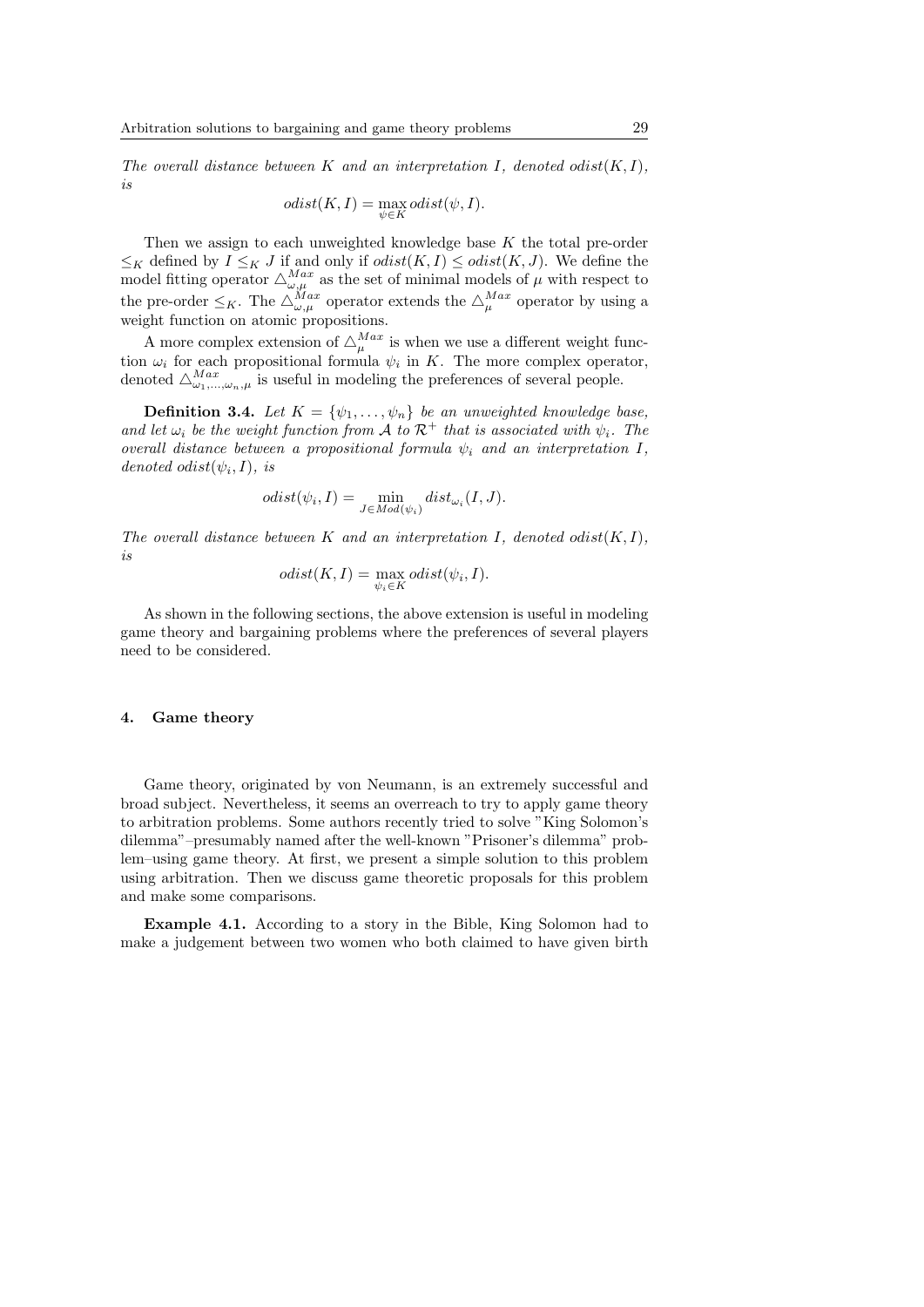to the same baby. One women had a stillbirth and switched her stillborn baby with the live baby while its mother was asleep. When the two women appeared before him, King Solomon threatened to cut the baby in half if both women continue to claim the baby as theirs.

Let the propositions  $L, M$  and  $T$  represent, respectively, that the baby is kept alive, that the mother gets custody, and the thief gets custody. Let us assume that King Solomon considers four possible outcomes: (1) the baby is cut in half, that is, nobody gets the baby, (2) the mother gets the baby, (3) the thief gets the baby, and (4) neither woman gets the baby, but it is given to some other person. King Solomon's four options can be represented as a formula  $\mu$  that has the following models:

$$
Mod(\mu) = \{\{\}, \{L, M\}, \{L, T\}, \{L\}\}.
$$

The mother wants the baby to be kept alive and gain custody. Hence

$$
Mod(\psi_m) = \{\{L, M\}\}.
$$

Assume that the mother's preferences are expressed by the weight function  $\omega_m$ , which gives  $\omega_m(L) = 8$ ,  $\omega_m(M) = 6$ ,  $\omega_m(T) = 1$ . Hence, we calculate that

$$
odist(\psi_m, \{\}) = 14,
$$
  
\n
$$
odist(\psi_m, \{L, M\}) = 0,
$$
  
\n
$$
odist(\psi_m, \{L, T\}) = 7,
$$
  
\n
$$
odist(\psi_m, \{L\}) = 6.
$$

The thief also wants the baby and keep its custody. Hence

$$
Mod(\psi_t) = \{\{L, T\}\}.
$$

Assume that the thief's preferences are expressed by the weight function  $\omega_t$ , which gives  $\omega_t(L) = 2, \omega_t(M) = 1, \omega_t(T) = 4$ . Hence

$$
odist(\psi_t, \{\}) = 6,
$$
  
\n
$$
odist(\psi_t, \{L, M\}) = 5,
$$
  
\n
$$
odist(\psi_t, \{L, T\}) = 0,
$$
  
\n
$$
odist(\psi_t, \{L\}) = 4.
$$

Our knowledge base  $K = {\psi_m, \psi_t}$ . Hence we find that

$$
odist(K, \{\}) = max(14, 6) = 14,
$$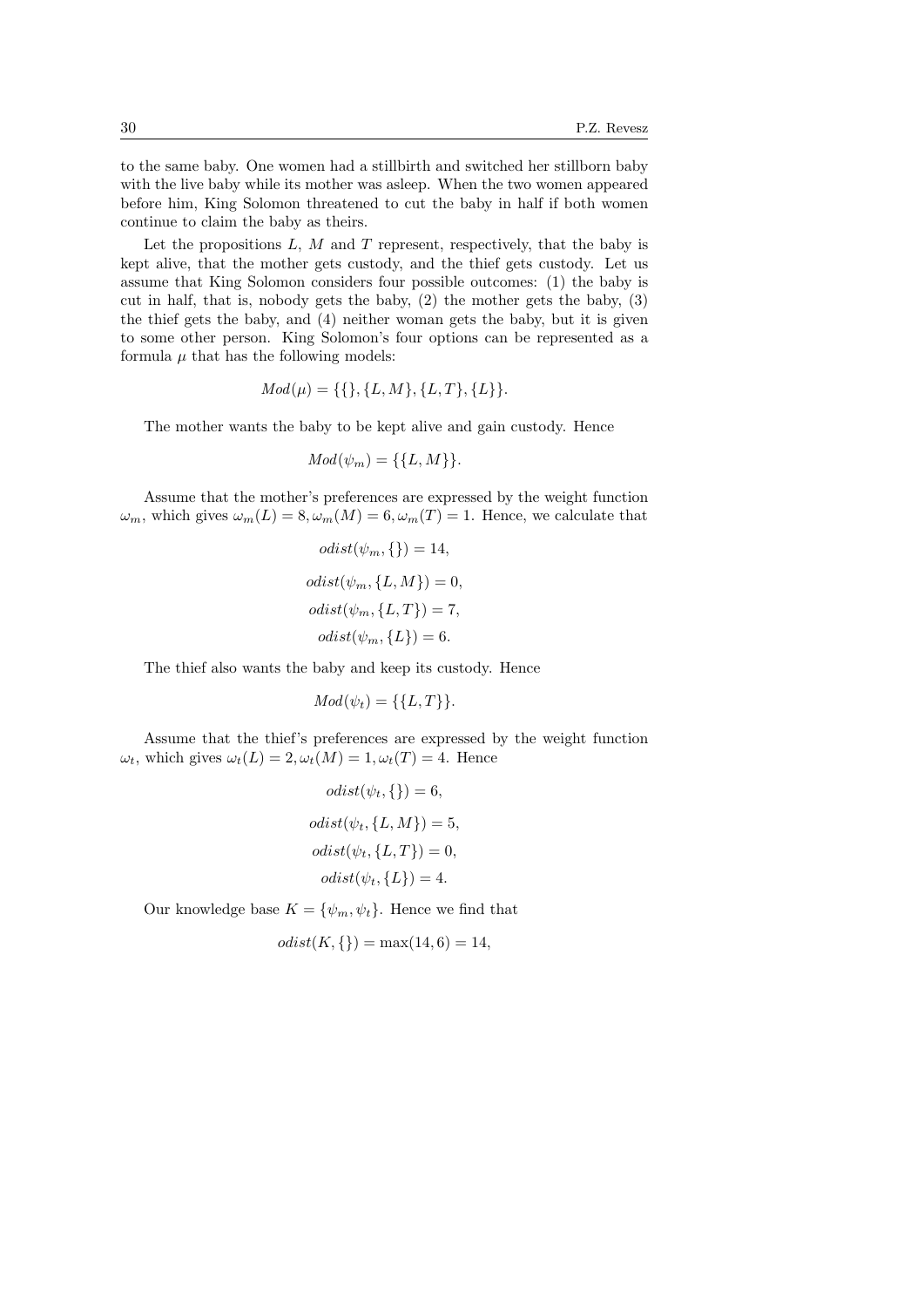$odist(K, \{L, M\}) = \max(0, 5) = 5,$  $odist(K, \{L, T\}) = \max(7, 0) = 7,$  $odist(K, {L}) = max(6, 4) = 6.$ 

Since the minimum value is five, we find that

$$
\triangle^{Max}_{\omega_m,\omega_t,\mu}(K) = \{\{L,M\}\}.
$$

Hence King Solomon's best choice is to give the live baby to its mother.

Game theory would represent the situation by a payoff matrix [19] as shown in Figure 1. In each entry of the payoff matrix, the top row shows a pair of numbers, where the first number is mother's payoff and the second number is the thief's payoff, and the bottom row shows one of the four outcomes. For arbitration, we calculated the distances from the desires of the mother and the thief to the outcomes. For game theory, we calculate the payoffs as the distance from the complement of the desires to the outcomes. For example, the mother's desire is  $\{L, M\}$ , its complement is  $\{T\}$ . This can be taken as the mother's worst fear. Any improvement from that is a payoff. For example, the weighted distance from  $\{T\}$  to  $\{L\}$  is  $1 + 8 = 9$ . The mother gets a payoff of eight because the baby's life is spared and a payoff of one because the baby is not given to the thief. Therefore, the mother gets a total of nine payoff.

For the mother, we calculate the payoffs

$$
odist({T}, \{\}) = 1,
$$
  
\n
$$
odist({T}, \{L, M\}) = 15,
$$
  
\n
$$
odist({T}, \{L, T\}) = 8,
$$
  
\n
$$
odist({T}, \{L\}) = 9.
$$

For the thief, whose worst fear is  $\{M\}$ , the complement of  $\{L, T\}$ , we calculate the payoffs

$$
odist(\{M\}, \{\}) = 1,
$$
  
\n
$$
odist(\{M\}, \{L, M\}) = 2,
$$
  
\n
$$
odist(\{M\}, \{L, T\}) = 7,
$$
  
\n
$$
odist(\{M\}, \{L\}) = 3.
$$

The above calculations are used to fill in the payoff matrix in Figure 1.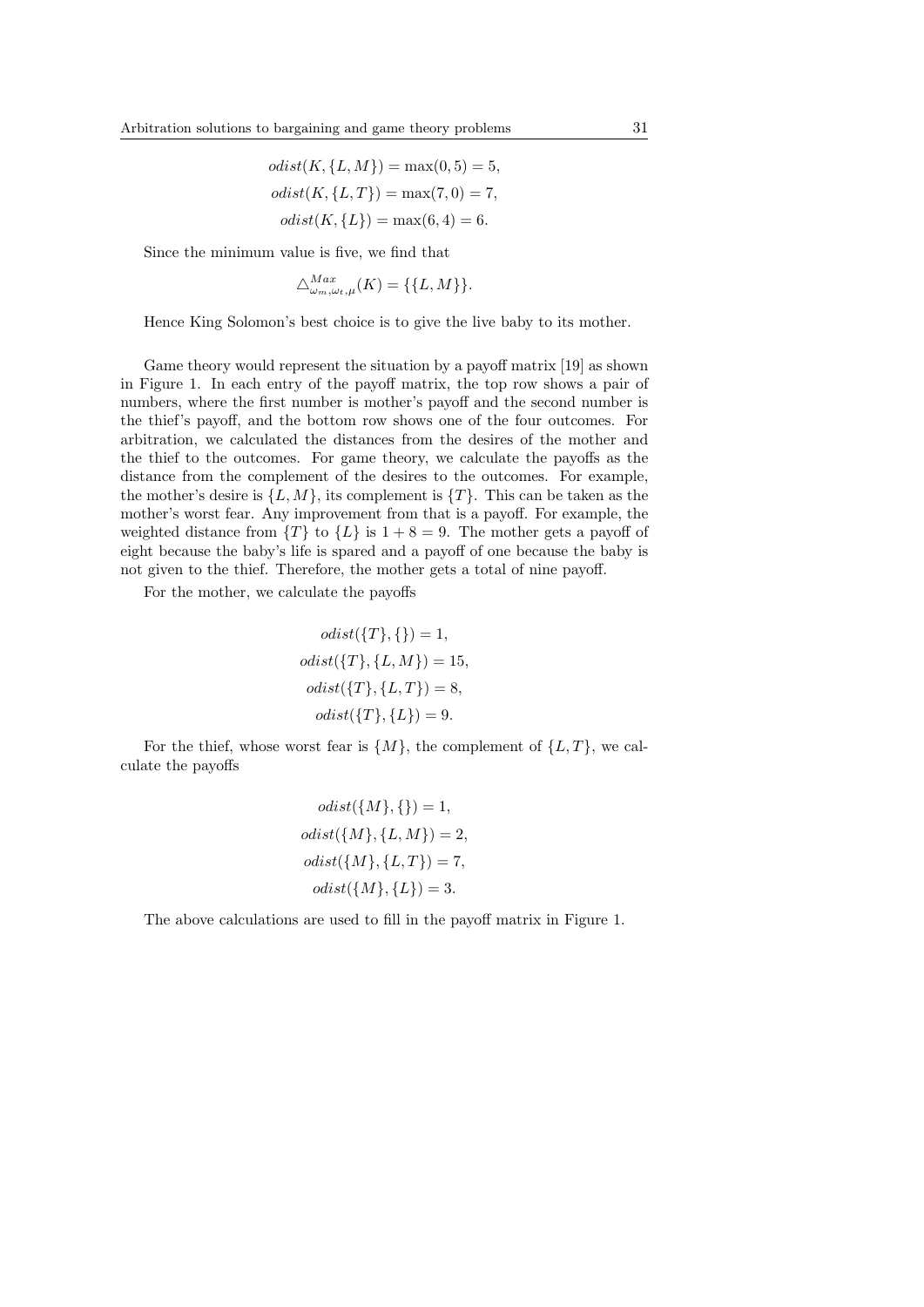|                  | thief: mine   thief: not mine |
|------------------|-------------------------------|
| mother: mine     | 15.2                          |
|                  |                               |
| mother: not mine |                               |
|                  |                               |

Figure 1. The payoff matrix for the baby custody dispute.

Game theory searches for the best strategies of the players. A Nash equilibrium point [14] is when none of the players has an incentive to change if the others also do not change. In this case, if we do not allow mixed (stochastic) strategies, then there are two Nash equilibria, namely, outcomes (2) and (3). In mixed strategies, the players choose between the two options that they have with a certain frequency. If the women do not coordinate their choices, then the baby may get killed.

To avoid the above outcome, Mihara [12], Olszewski [15], and Qin and Yang [16] proposed several more complicated solutions. These solutions have in common a two part process. At first, the two women are asked to bid in order for the game to take place. The second part, is the game itself with the condition that the looser has to pay the winner what she bade. Instead of having a game actually take place, the aim of these strategies is to make the bidding so high that the less eager participant, the thief, will back off from the whole process. The complexity of such a solution suggests that game theory is not the right approach to arbitration problems like King Solomon's dilemma.

Remark 4.1. In game theory, the players can eliminate some possible outcomes that are undesirable to them. In arbitration, the players cannot eliminate possible outcomes. The players may say that they prefer some outcomes, but an arbitrator is not bound to follow what they say. In the baby custody dispute example, King Solomon, the arbitrator, can see that the mother is only playing a strategy when she says that the baby is not hers. From the responses of the two women, King Solomon can guess the cost matrix of this game and then identify that the best solution is to give the baby back to its mother. In arbitration, the arbitrator can eliminate some possible outcomes.

#### 5. The bargaining problem

The bargaining or negotiating problem has been also considered by many authors. In this section we focus on Nash bargaining [13] and show that it can be also represented by propositional arbitration.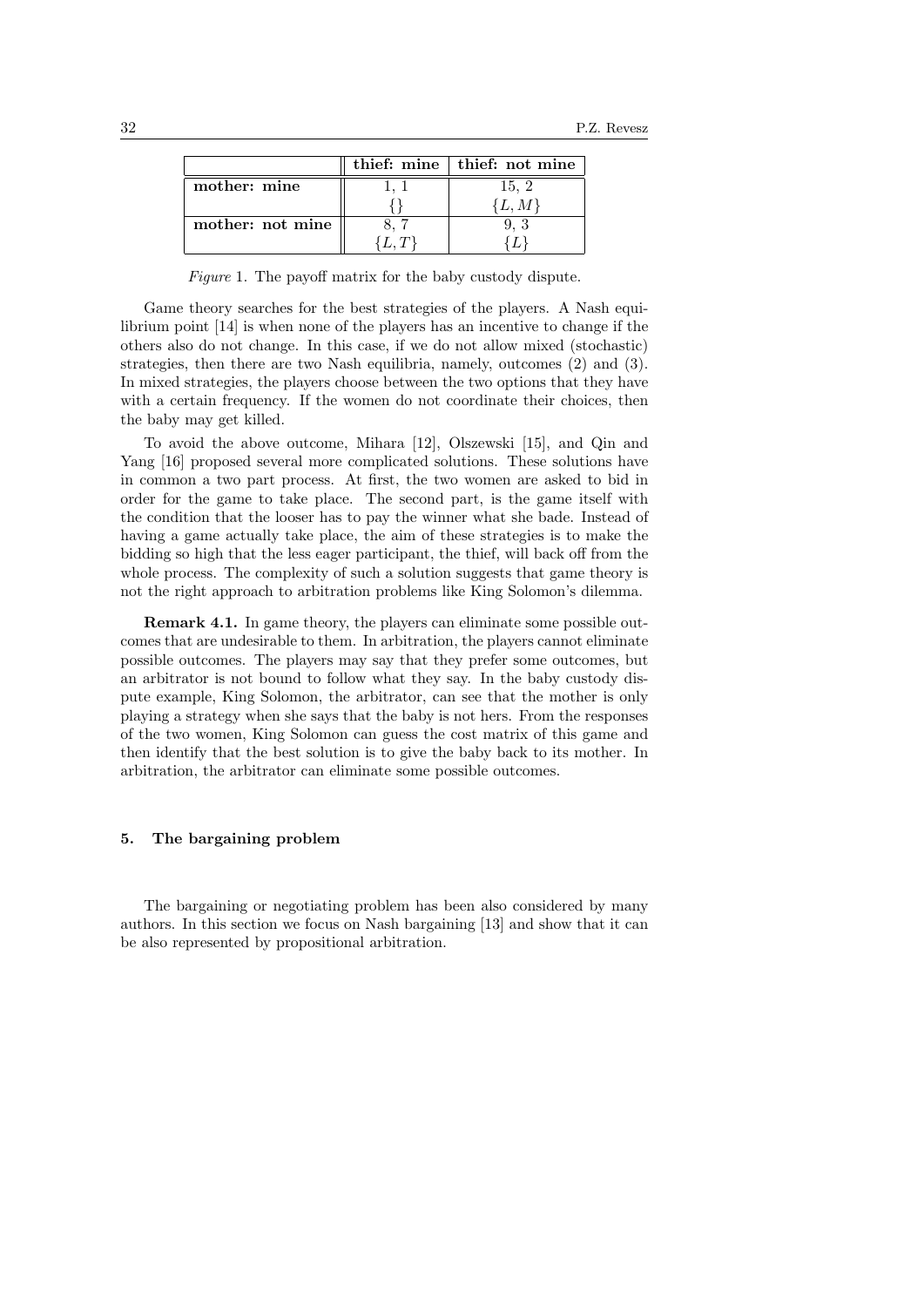Let  $\mathcal{I} = \{I_1, \ldots, I_n\}$  be a set of  $n \geq 2$  items and  $\mathcal{P} = \{P_1, \ldots, P_m\}$  be a set of  $m \geq 2$  persons. Let the proposition  $i_j$  represent that item  $I_i$  is given to person  $P_i$ . Assume also that each person  $P_i$ 's weight (or utility) function,  $\omega_i$ , assigns to each item  $I_i$  and corresponding proposition  $i_j$  a positive real number, which reflects  $P_j$ 's desire of owning  $I_i$ .

**Remark 5.1.** The weight function  $\omega_i$  also could assign some positive real number to the other propositions  $i_k$  where  $k \neq j$ . For example, if  $P_k$  is a friend of  $P_j$ , then  $\omega_j(i_k)$  could be some positive real number because  $P_j$  could find some utility in  $P_k$ 's ownership of  $I_i$  as  $P_j$  can now easier borrow item  $I_i$  from  $P_k$  than from the former owner. Arbitration can handle this friendship effect that most other models of bargaining ignore. To ignore friendship effects in arbitration modeling, let  $\omega_j$  assign some small  $\epsilon > 0$  to all  $i_k$  where  $k \neq j$ .

Arbitration assumes for each person  $P_i$  a propositional formula  $\psi_i$  that describes the exchanges desired by  $P_i$ . For example, if  $P_i$  is a completely selfish individual, then  $P_j$  would desire to get all the items owned by others. In this case,  $P_j$ 's desire can be described by  $\psi_j$  with

$$
Mod(\psi_j) = \{i_j : P_j \text{ does not own } I_i\}.
$$

All of the desires  $K = {\psi_1, \dots, \psi_m}$  need arbitration by selecting the models of  $\mu$  that are overall closest to K, where each model of  $\mu$  describes a set of possible and allowed exchanges of items.

**Remark 5.2.** In a two-person bargaining the subscript of the  $i_j$  can be omitted because it is obvious who gets an item if the item is exchanged.

The next example gives an arbitration solution to Nash's original bargaining problem [13].

Example 5.1. Suppose that Bill and Jack own a set of items and weigh each item as shown in Figure 2, which lists the items in the same order as in [13]. In this case, Bill desires to exchange the following set of items

$$
Mod(\psi_B) = \{\{pen, toy, knife, hat\}\},\
$$

while Jack desires to exchange the following set of items

$$
Mod(\psi_J) = \{\{book, whip, ball, bat, box\}\}.
$$

During the bargaining, any subset of the nine items could be exchanged between Bill and Jack. That is, there are  $2^9$  different possible exchanges. Each of these exchanges can be uniquely described as a subset of the nine items and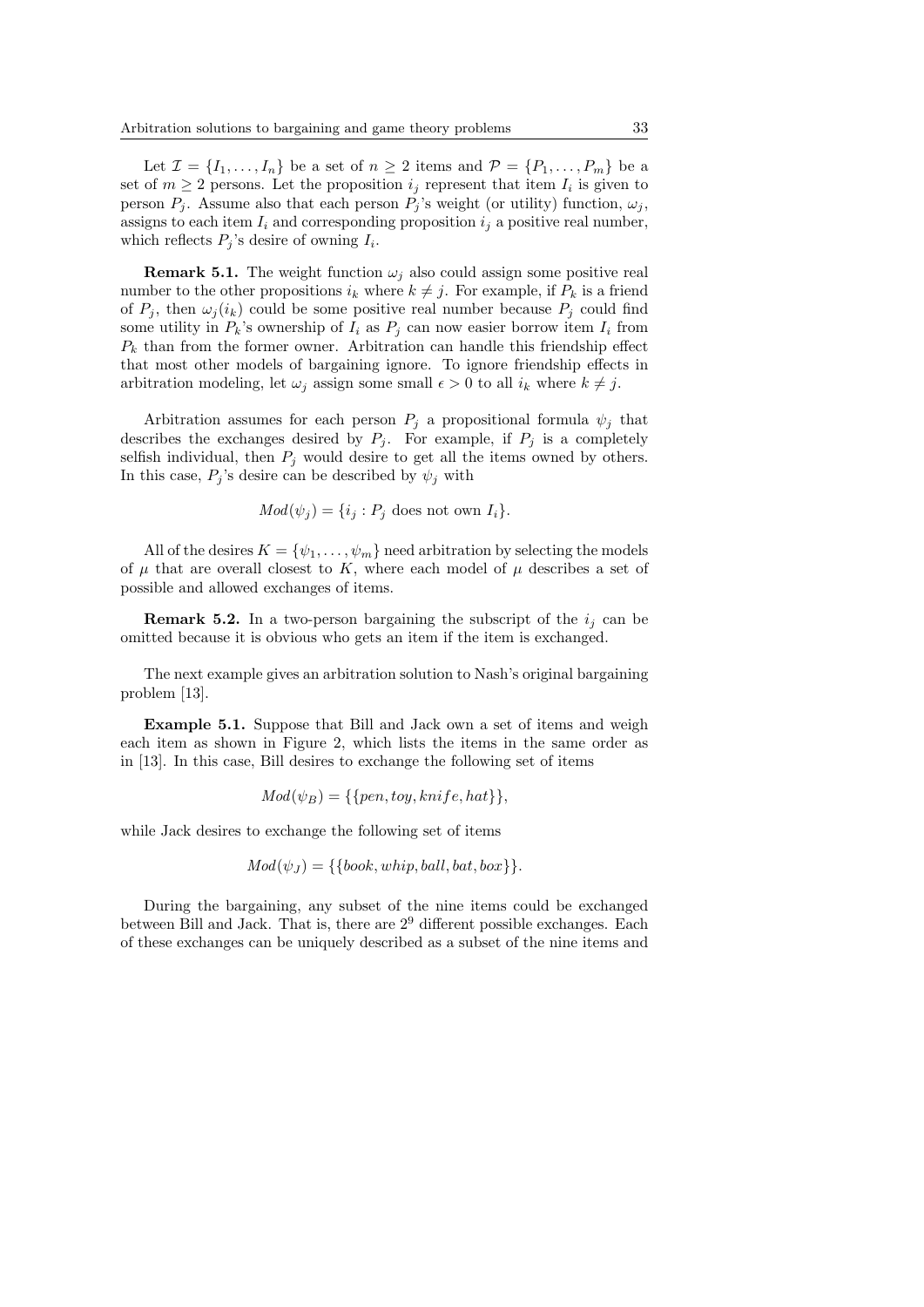|            |      |  |  |  | book whip ball bat box pen toy knife hat |  |
|------------|------|--|--|--|------------------------------------------|--|
| owner      | Bill |  |  |  | Bill Bill Bill Bill Jack Jack Jack Jack  |  |
| $\omega_B$ |      |  |  |  |                                          |  |
|            |      |  |  |  |                                          |  |

Bill and Jack's Weight (Utility) Functions

Figure 2. Bill and Jack's ownnership and weight functions of a set of items.

a possible model of  $\mu$ . Let us suppose that  $\mu$  is such that it has exactly the following three models:

> $M_1 = \{book, whip, ball, bat, pen, knife\},\$  $M_2 = \{book, whip, ball, bat, pen, toy, knife\}.$  $M_3 = \{book, whip, bat, pen, toy, knife\}.$

In the above  $M_1$  describes that Bill gives Jack the book, the whip, the ball and the bat, and Jack gives Bill the pen and the knife.  $M_2$  and  $M_3$  can be interpreted similarly. For Bill the overall distance between  $\psi_B$  and  $M_1$  is

 $odist(\psi_B, M_1) = dist_{\omega_B}({\{pen, toy, knife, hat\}, \{book, whip, ball, bat, pen, knife\}})$ 

$$
= \omega_B(book) + \omega_B(whip) + \omega_B(ball) + \omega_B(bat) + \omega_B(toy) + \omega_B(hat) = 14.
$$

Similarly, for Jack the overall distance between  $\psi_J$  and  $M_1$  is

 $odist(\psi_J, M_1) = dist_{\omega_J}(\{book, whip, ball, bat, box\}, \{book, whip, ball, bat, pen, knife\})$ 

$$
= \omega_J(box) + \omega_J(pen) + \omega_J(knife) = 4.
$$

For  $M_2$  and  $M_3$  we find that

$$
odist(\psi_B, M_2) = 10,
$$
  
\n
$$
odist(\psi_J, M_2) = 5,
$$
  
\n
$$
odist(\psi_B, M_3) = 8,
$$
  
\n
$$
odist(\psi_J, M_3) = 6.
$$

Let the knowledge base be  $K = {\psi_B, \psi_J}$ . We calculate that:

 $odist(K, M_1) = \max(odist(\psi_B, M_1), odist(\psi_J, M_1)) = \max(14, 4) = 14,$ 

 $odist(K, M_2) = \max(odist(\psi_B, M_2), odist(\psi_J, M_2)) = \max(10, 5) = 10,$ 

 $odist(K, M_3) = \max(odist(\psi_B, M_3), odist(\psi_J, M_3)) = \max(8, 6) = 8.$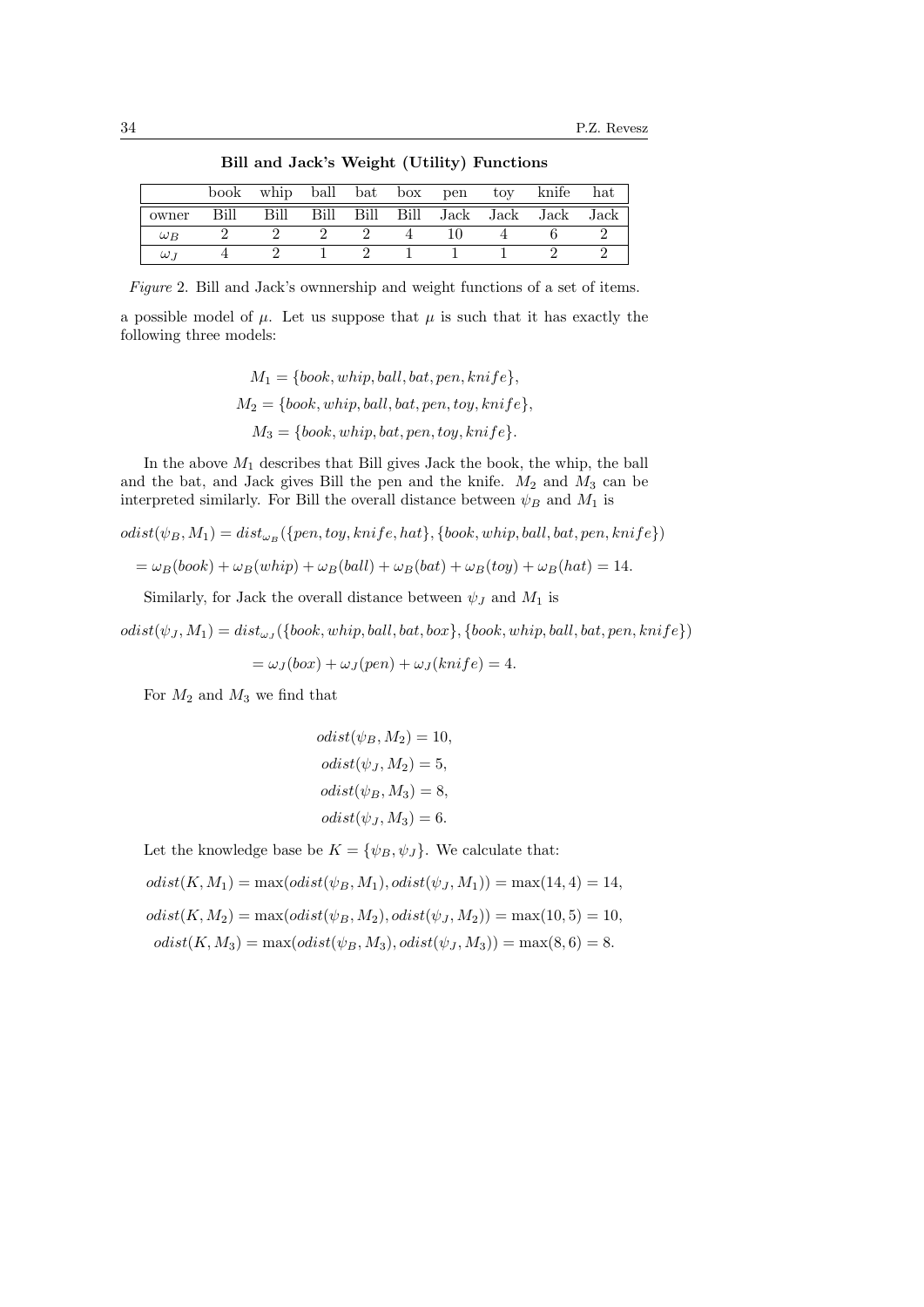The minimal model of  $\mu$  with respect to the pre-order  $\leq_K$  is  $M_3$  because  $odist(K, M_3) < odist(K, M_2) < odist(K, M_1)$ . Therefore,

$$
\triangle^{Max}_{\omega_B,\omega_J,\mu}(K) = M_3.
$$

This shows that the best choice for arbitration is  $M_3$ . The choice of  $M_3$  leaves each player the least disappointed. Compared to their original expectations, Bill's disappointment is 8 and Jack's disappointment is 6. Hence the largest disappointment of any player is only 8. All the other choices are more disappointing to some player.

Next we solve the problem of Example 5.1 using Nash bargaining.

Example 5.2. Nash bargaining starts by calculating for the possible bargining results the gains of both Bill and Jack as shown in Figure 3. Bill's gains are the number of total weights of Bill's items after the bargaining minus the total weights of Bill's items before the bargaining. Jack's gains are calculated similarly.

Possible Bargains between Bill and Jack

| Case Bill gives       | Jack gives      | Bill gains Jack gains |
|-----------------------|-----------------|-----------------------|
| book, whip, ball, bat | pen, knife      |                       |
| book, whip, ball, bat | pen, toy, knife |                       |
| book, whip, bat       | pen, toy, knife |                       |
|                       |                 |                       |
|                       |                 |                       |

Figure 3. Possible bargains between Bill and Jack and their utility gains.

Nash's bargaining solution optimizes the product of the two players' gains, which in this case happens to be largest in the second case, that is, when Bill gains 12 and Jack gains 5.

Remark 5.3. Since cases 1, 2 and 3 in Figure 3 correspond to models  $M_1, M_2$  and  $M_3$  in Example 5.1, the arbitration and the Nash bargaining solutions are different for this problem. Arbitration takes the approach that the two sides came together to bargain and neither side should be left greatly disappointed. The Nash bargaining solution leaves Bill quite disappointed. A major disappointment of either party endangers the entire deal. If Bill would be offered the Nash solution, then he may walk away because of feeling disappointment and resentment. Perhaps people are not always as rational as Nash assumed them to be. However, it should be also noted that they are not completely irrational either. In Example 5.1, we assumed that Bill and Jack have the maximalist desires of getting everything given to them free. Such desires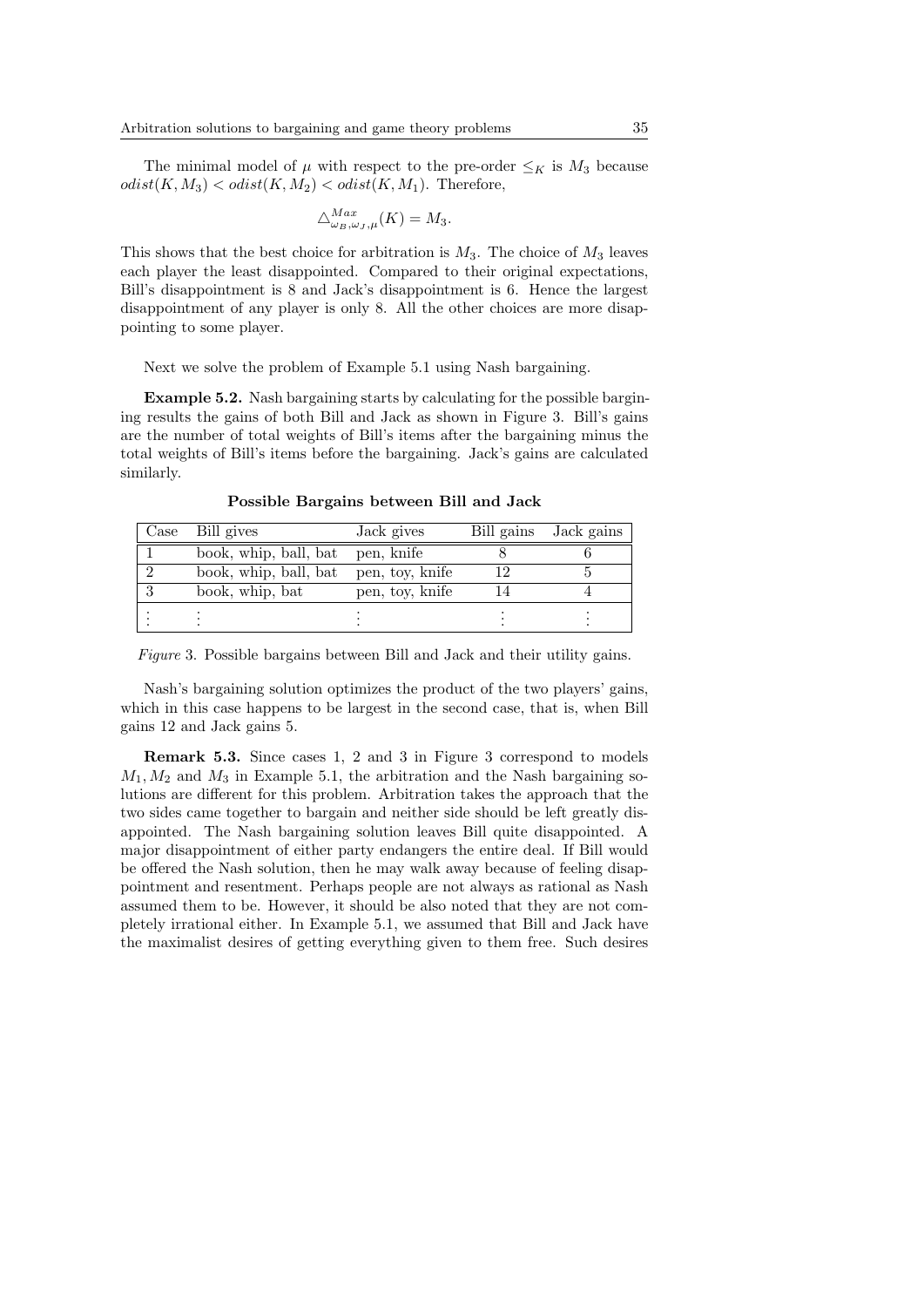are appropriate only for children, which Bill and Jack presumably are given the bargaining items in the problem. In practice, experienced negotiators always try to offer something that at least they think the other side may like.

Example 5.3. Suppose Bill anticipates giving Jack the book, given that Jack likes it better he does, and accepts the idea that it is unreasonable to ask Jack to give him the hat, which they both like equally. Moreover, Bill recognizes that exchanging one item for three items is unrealistic, hence he is prepared to offer Jack the whip too. In other words, Bill's desire regarding the outcome of the bargaining changes to

$$
Mod(\psi_B) = \{\{book, whip, pen, toy, knife\}\}.
$$

This reduces by six the overall distance from  $\psi_B$  to each  $M_i$  for  $1 \leq i \leq 3$ . Assuming that Jack's desire does not change, now we get

$$
odist(K, M_1) = \max(odist(\psi_B, M_1), odist(\psi_J, M_1)) = \max(8, 4) = 8,
$$
  

$$
odist(K, M_2) = \max(odist(\psi_B, M_2), odist(\psi_J, M_2)) = \max(4, 5) = 5,
$$
  

$$
odist(K, M_3) = \max(odist(\psi_B, M_3), odist(\psi_J, M_3)) = \max(2, 6) = 6.
$$

In this case,  $M_2$  has the minimum distance and would be the arbitration solution in agreement with the Nash bargaining solution. Hence the arbitration solution is more general than the Nash bargaining solution. Arbitration matches the human experience that the participants' anticipations are crucial in determining which deal takes place.

Remark 5.4. Some other solutions to the bargaining problem also start by computing the gains of the participants but either choose the solution that maximizes the gain of the smallest gainer or the solution that gives the same proportion of gains to the players with respect to their maximum gains [6, 7].

#### 6. Conclusions and further work

Axiomatic arbitration theory emerged as an alternative to belief revision and database updates, but, as shown in this paper, it has deep connections with bargaining and game theory, too. It would be interesting to explore further these connections considering also first-order arbitration as described in [18]. First-order formulas could provide more flexible and hence potentially more realistic descriptions of the participants' desires and the allowed arbitration outcomes. Another direction of research would be to apply arbitration to more complex conflict resolution problems, such as arms control negotiations or international trade disputes.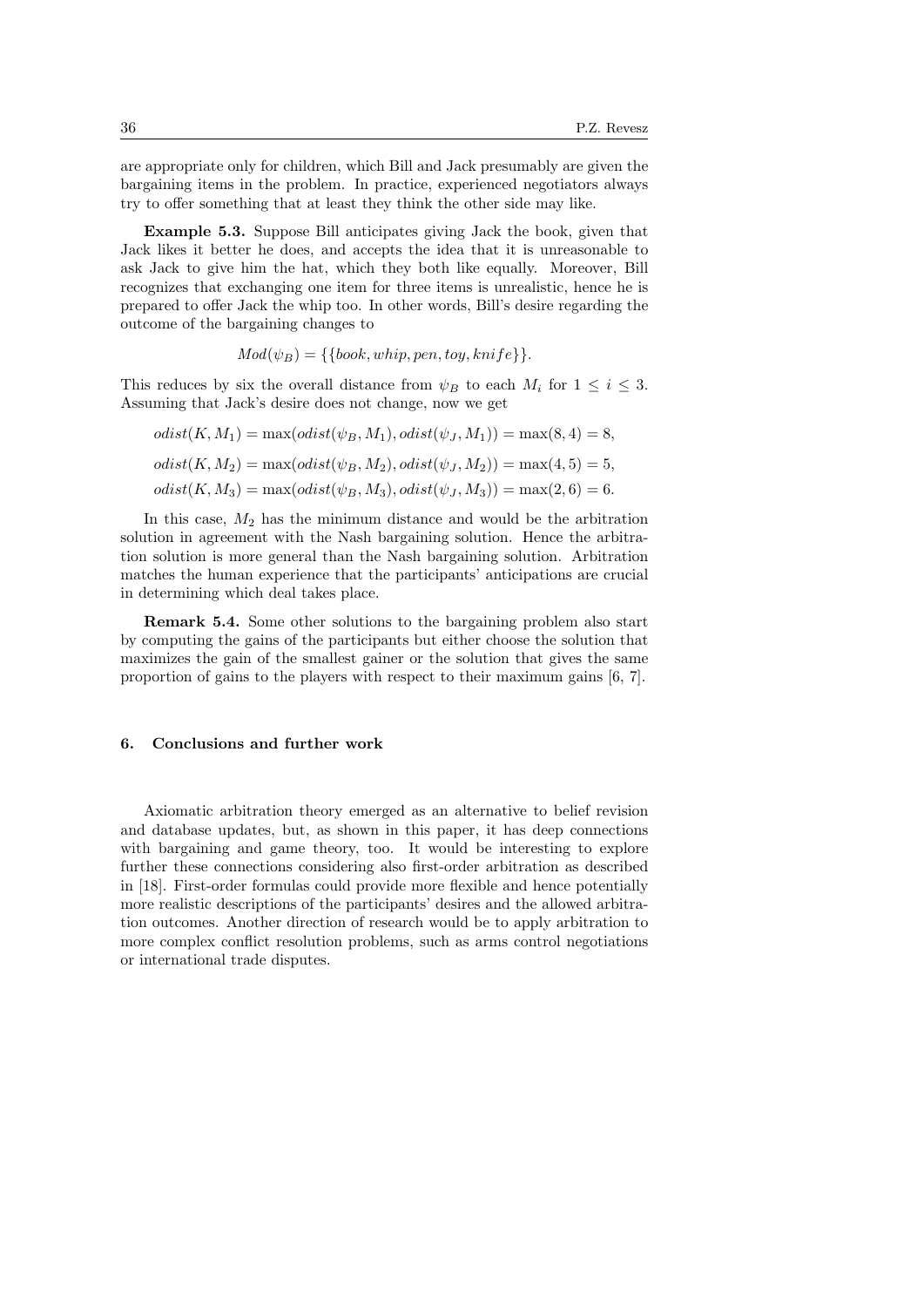#### References

- [1] Alchourrón, C.E., P. Gärdenfors and D. Makinson, On the logic of theory change: Partial meet contraction and revision functions, Journal of Symbolic Logic, 50 (1985), 510–530.
- [2] Benczur, A., A.B. Novak and P.Z. Revesz, Classical and weighted knowledgebase transformations, Computers and Mathematics with Applications, 32 (1996), 85–98.
- [3] Benczur, A., A.B. Novak, and P.Z. Revesz, On the semantics of revision and model-fitting in the weighted case, Journal of Information and Organizational Sciences, 20 (1996), 45–58.
- [4] Benczur, A., A.B. Novak, and P.Z. Revesz, Weighted knowledgebase transformations, Annales Univ. Sci. Bud. Sect. Comp., 17 (1998), 65–78.
- [5] Grahne, G., A.O. Mendelzon, and P.Z. Revesz, Knowledgebase transformations, Journal of Computer and System Sciences, 54 (1997), 98–112.
- [6] Kalai, E., Propositional solutions to bargaining situations: Interpersonal utility comparisons, Econometrica, 45 (1977), 1623–1637.
- [7] Kalai, E. and M. Smorodinsky, Other solutions to Nahs's bargaining problem and the Nash social welfare function, Econometrica, 43 (1975), 513–518.
- [8] Katsuno, H. and A.O. Mendelzon, Propositional knowledge base revision and minimal change, Artificial Intelligence, 52 (1991), 263–294.
- [9] Konieczny, S. and R. Pino Pérez, Merging information under constraints: A logical framework, Journal of Logic and Computation, 12 (2002), 773-808.
- [10] Liberatore, P. and M. Schaerf, Arbitration (or how to merge knowledge bases), IEEE Transactions on Knowledge and Data Engineering, 10 (1998), 76–90.
- [11] Lin, J. and A.O. Mendelzon, Knowledge base merging by majority, Dynamic Worlds: From the Frame Problem to Knowledge Management, ed. R. Pareschi, Kluwer Academic, 1999.
- [12] Mihara, H.R., The second-price auction solves King Solomon's dilemma, Japanese Economic Review, 63 (2012), 420–429.
- [13] **Nash, J.F.**, The bargaining problem, *Econometrica*, **18** (1950), 155–162.
- [14] Nash, J.F., Equilibrium points in n-person games, Proceedings of the National Academy of Sciences of the USA, 36 (1950), 48–49.
- [15] Olzsewski, W., A simple and general solution to King Solomon's problem, Games and Economic Behavior, 42 (2003), 315–318.